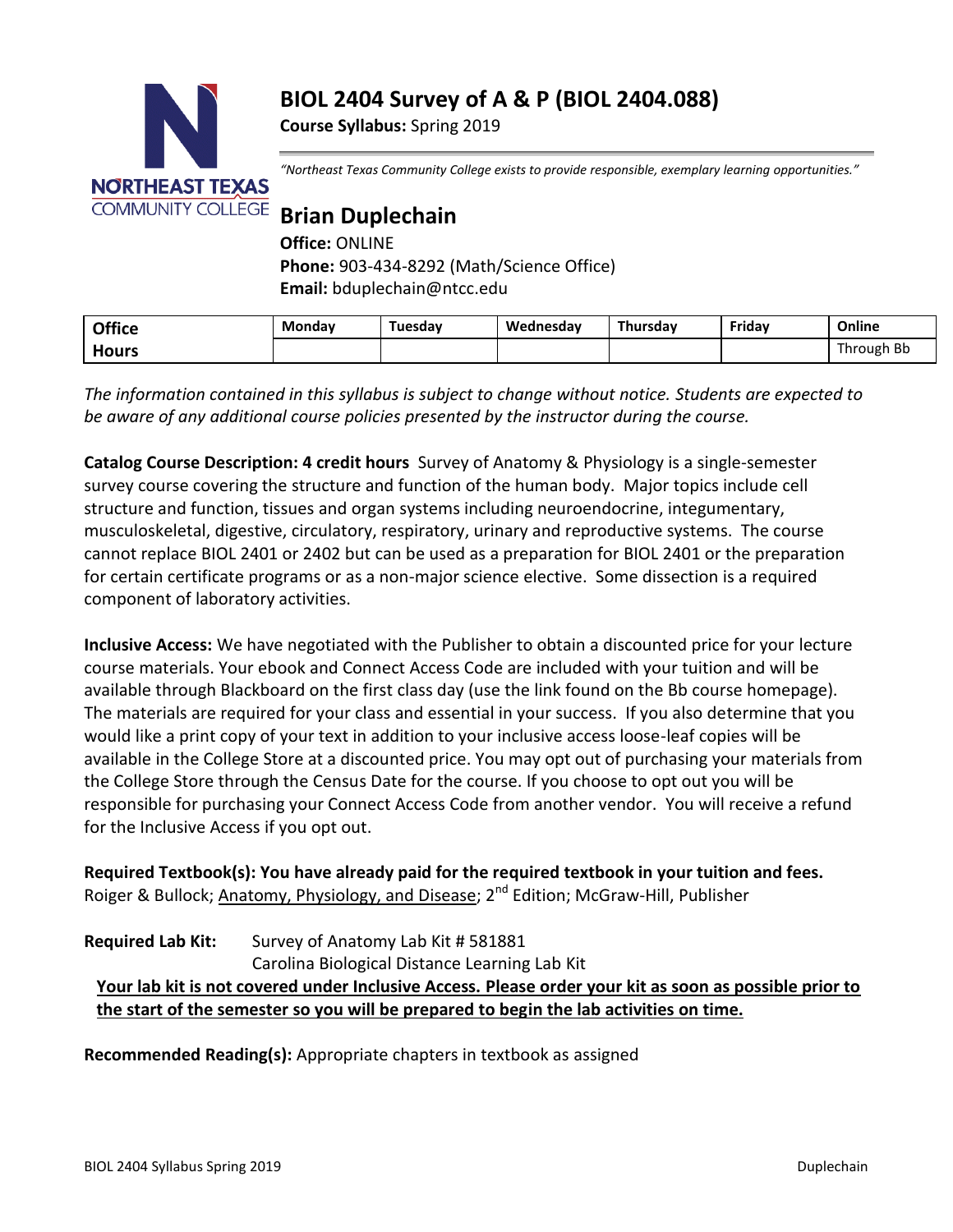#### **Student Learning Outcomes:**

- 1. Define anatomy and physiology, explain the importance of the relationship between structure and function and be able to describe directional terms and anatomical positions.
- 2. Explain the major characteristics and functions of the human cell including movement of materials and cell division.
- 3. Describe the general structure and function of major tissues and of the integumentary system.
- 4. Summarize the major characteristics and functions of the skeletal system. Be able to identify the bones of the human skeleton.
- 5. Summarize the major characteristics and functions of skeletal, smooth and cardiac muscle. Be able to identify the superficial muscles of the human body.
- 6. Describe the general structure and function of the central and peripheral nervous system.
- 7. Summarize the general characteristics of the endocrine system.
- 8. Name the major organs and the general functions of the cardiovascular system.
- 9. Name the major organs of the respiratory system and describe the general functions.
- 10. Name the major organs of the digestive system and describe the general functions.
- 11. Name the major organs of the urinary system and describe the general functions
- 12. Name the major organs of the male and female reproductive systems and describe the general functions of each organ.
- 13. Communicate results of scientific investigations, analyze date and formulate conclusions using critical thinking and scientific problem-solving skills.

#### **Course Outline/Lecture Readings and Discussions:**

Unit 1: Chapters 1, 2, 3 Unit 1 Exam Feb 11-Feb 17 Unit 2: Chapters 4, 5, 6, 7 Unit 2 Exam Mar 4-Mar 10 Unit 3: Chapters 8, 9, 10 and Lab Practical 1 Unit 3 Exam Apr 1-Apr 7 Unit 4: Chapters 11, 12, 13 Unit 4 Exam Apr 22-Apr 28 Unit 5: Chapters 14, 15, 16 Final Exam and Lab Practical 2

## **Evaluation/Grading Policy:**

- 40% 4 Unit Exams
- 15% Connect Assignments
- 20% 1 comprehensive Final Exam taken in person at an approved proctored testing center
- 25% 2 lab practicals and lab exercises

Final Grades will be determined as follows:

 $90.0 -- 100 = A$  $80.0 -- 89.9 = B$  $70.0 -- 79.9 = C$  $60.0 -- 69.9 = D$ 59.9 and  $\leq$  = F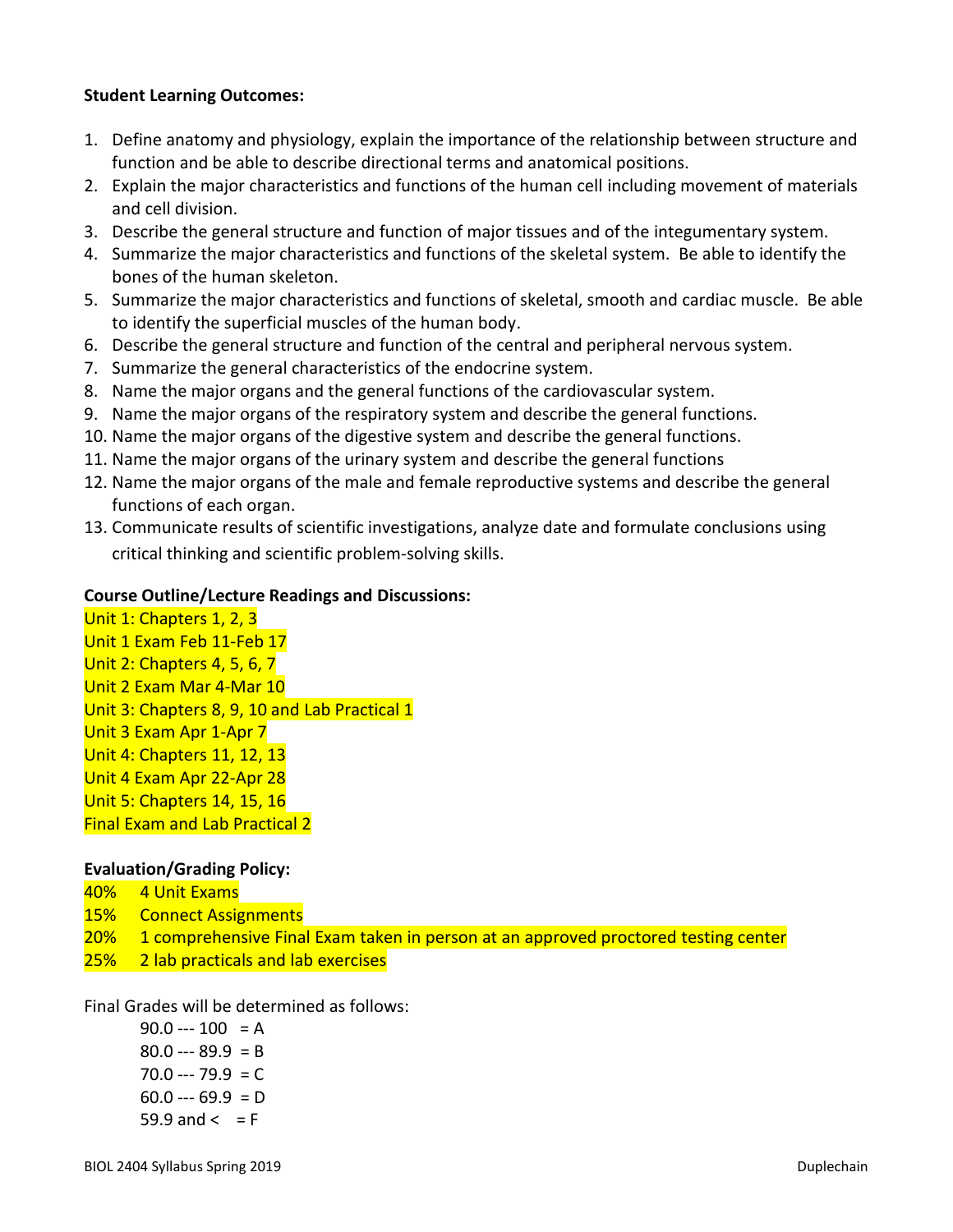#### **Assignments, Unit Tests, and Final Exam**

- **•** Homework is assigned using McGraw Hill CONNECT. Each assignment or quiz will be due at a specific time in the semester related to the lecture schedule.
- There are 4 unit tests. They will consist of Multiple Choice, True/False, and short answer type questions. Questions will be based over the chapters covered in that specific unit.
- There are 2 lab practical exams. They will consist of Multiple Choice, True/False, and short answer type questions. Questions will be based on the labs that you have completed up until that point.
- The final exam will consist of 100 questions. The majority (60%-70%) of the exam questions will come from the chapters in Unit 5. The remaining questions will come from the previous units. The Final Exam is a proctored exam which you must take in person at a college testing center or public library with a proctoring service. Failure to take the final exam will result in a grade of "F" for the course. If you reside in the NTCC service area, you must take the final on campus at the NTCC testing center on the main campus. The testing center is located on the main campus of NTCC in the Student Services Building. The hours of the testing center are: Monday— Thursday 8:00 a.m. to 6:00 p.m. and Friday 8:00 a.m. to 12:00 p.m. If you do not reside in the NTCC service area, you will be asked to contact the instructor the first two weeks of the semester and identify a college testing center (preferred) or public library with an exam proctoring service where you can be proctored while taking this exam. Please be aware that other college testing centers or libraries may charge a fee for you to use their facilities. You will need to provide the physical address, email address and phone number for the proposed proctoring location. The instructor will contact the center to verify the appropriateness of the location for approval. BioSig will provide your instructor with an independent report identifying the IP address of the computer and the internet provider of your proctored test. Proctored exams must be taken using the testing center's network. Mobile hot spots are not acceptable when taking the final exam.
- The last day to drop the course with a grade of W is **April 11, 2019.** If circumstances require you to withdraw from this course, you must do so by that date. It is the **student's responsibility** to initiate the withdrawal with the registrar's office. **Failure to officially withdraw will result in your receiving a grade of F.**

## **NTCC Academic Honesty Statement:**

"Students are expected to complete course work in an honest manner, using their intellects and resources designated as allowable by the course instructor. Students are responsible for addressing questions about allowable resources with the course instructor. NTCC upholds the highest standards of academic integrity. This course will follow the NTCC Academic Honesty policy stated in the Student Handbook."

## **Academic Ethics:**

The college expects all students to engage in academic pursuits in a manner that is beyond reproach. Students are expected to maintain complete honesty and integrity in their academic pursuit. Academic dishonesty such as cheating, plagiarism, and collusion is unacceptable and may result in disciplinary action. Refer to the student handbook for more information on this subject.